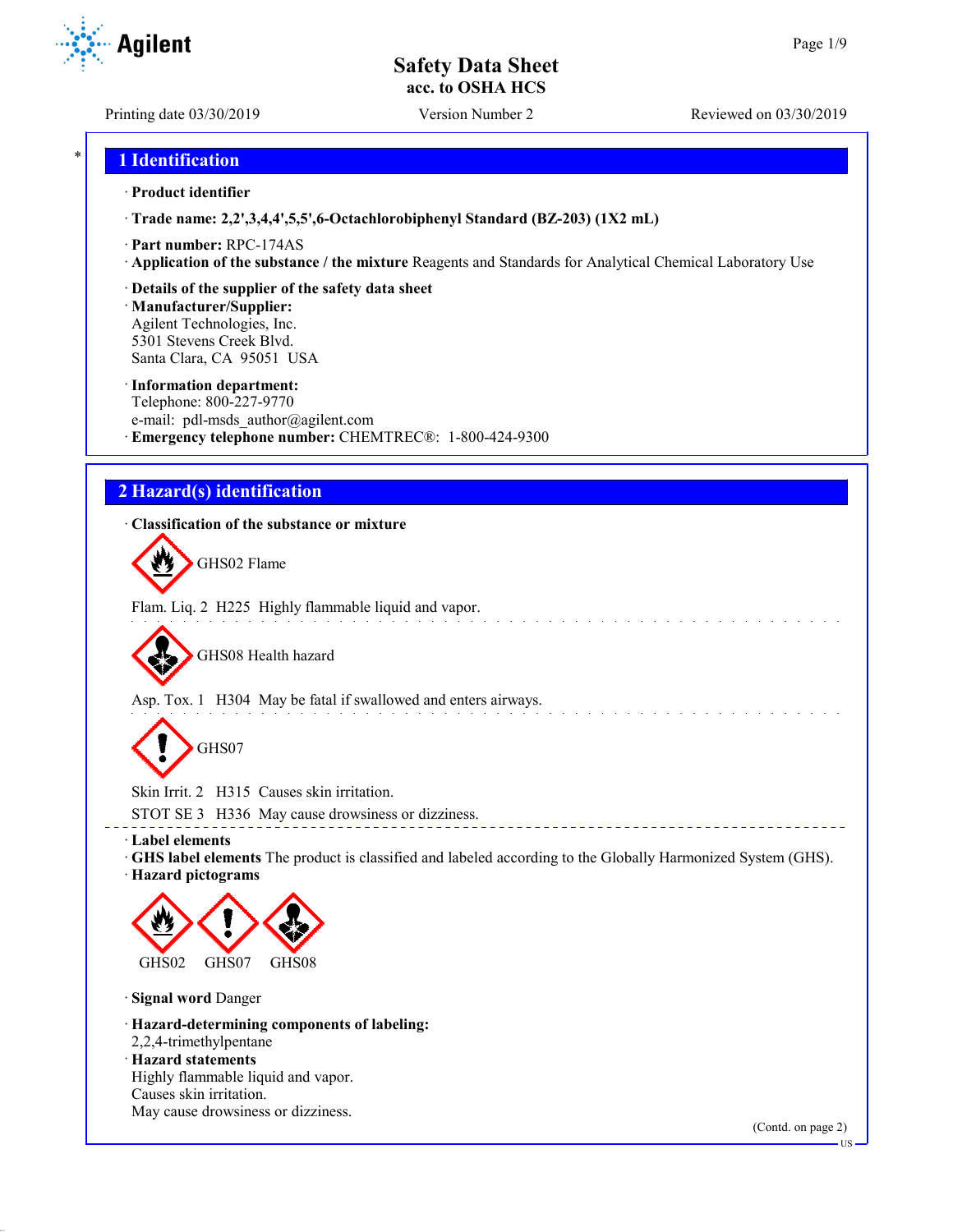Printing date 03/30/2019 Version Number 2 Reviewed on 03/30/2019

## **Trade name: 2,2',3,4,4',5,5',6-Octachlorobiphenyl Standard (BZ-203) (1X2 mL)**

(Contd. of page 1) May be fatal if swallowed and enters airways. · **Precautionary statements** Keep away from heat/sparks/open flames/hot surfaces. - No smoking. Ground/bond container and receiving equipment. Use explosion-proof electrical/ventilating/lighting/equipment. Use only non-sparking tools. Take precautionary measures against static discharge. Avoid breathing dust/fume/gas/mist/vapors/spray Wash thoroughly after handling. Use only outdoors or in a well-ventilated area. Wear protective gloves/protective clothing/eye protection/face protection. If swallowed: Immediately call a poison center/doctor. Specific treatment (see on this label). Do NOT induce vomiting. If on skin (or hair): Take off immediately all contaminated clothing. Rinse skin with water/shower. IF INHALED: Remove person to fresh air and keep comfortable for breathing. Call a poison center/doctor if you feel unwell. Take off contaminated clothing and wash it before reuse. If skin irritation occurs: Get medical advice/attention. In case of fire: Use for extinction: CO2, powder or water spray. Store in a well-ventilated place. Keep container tightly closed. Store in a well-ventilated place. Keep cool. Store locked up. Dispose of contents/container in accordance with local/regional/national/international regulations. · **Classification system:** · **NFPA ratings (scale 0 - 4)** 1 3  $\overline{0}$  $Health = 1$ Fire  $= 3$ Reactivity  $= 0$ · **HMIS-ratings (scale 0 - 4)** HEALTH FIRE REACTIVITY  $\boxed{0}$  Reactivity = 0  $\frac{1}{\Box}$  Health = 1  $3$  Fire = 3 · **Other hazards** · **Results of PBT and vPvB assessment** · **PBT:** Not applicable. · **vPvB:** Not applicable. **3 Composition/information on ingredients** · **Chemical characterization: Mixtures** · **Description:** Mixture of the substances listed below with nonhazardous additions.

· **Dangerous components:**

540-84-1 2,2,4-trimethylpentane 99.986%

(Contd. on page 3)

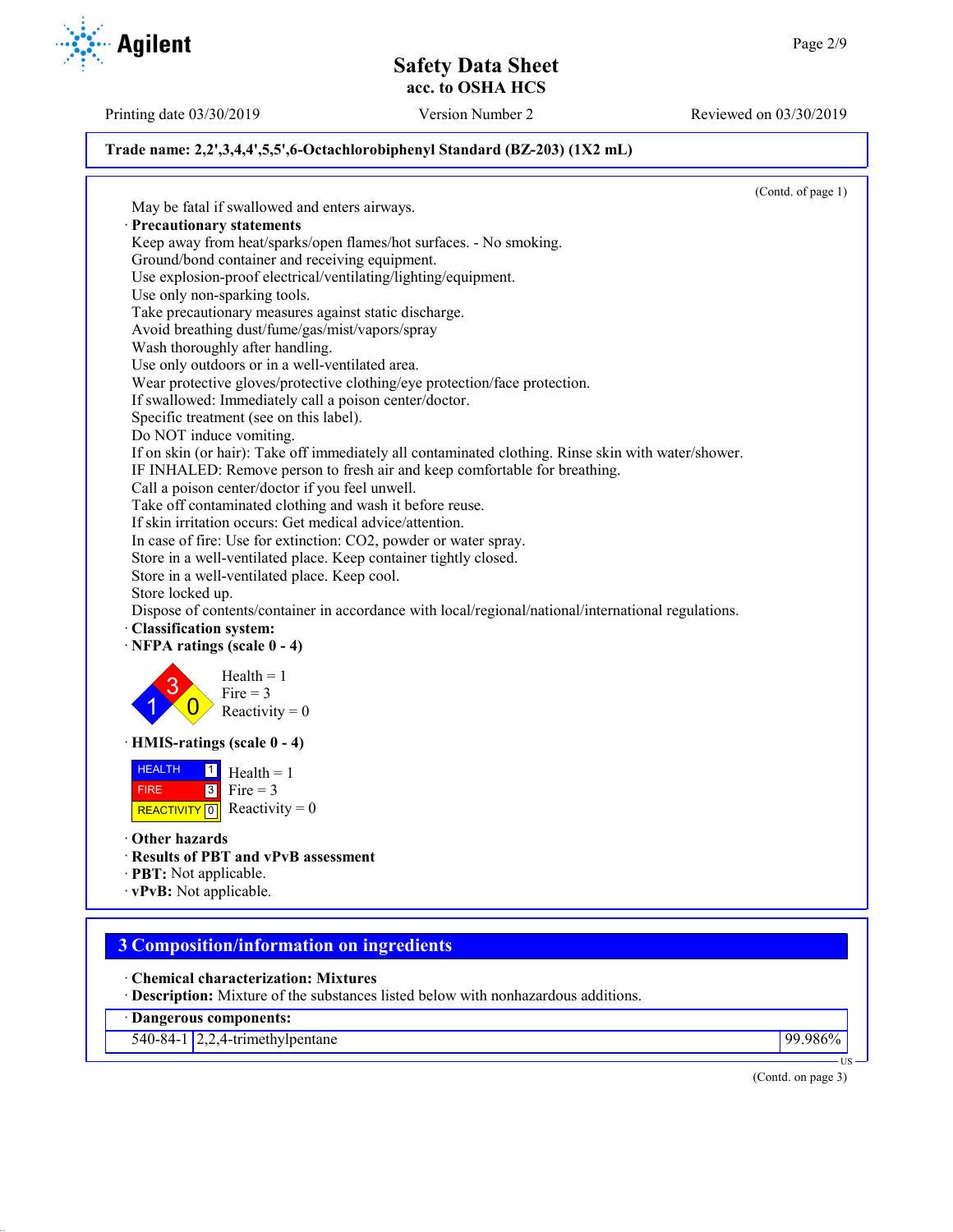Printing date 03/30/2019 Version Number 2 Reviewed on 03/30/2019

### **Trade name: 2,2',3,4,4',5,5',6-Octachlorobiphenyl Standard (BZ-203) (1X2 mL)**

(Contd. of page 2)

## **4 First-aid measures**

- · **Description of first aid measures**
- · **General information:** Immediately remove any clothing soiled by the product.
- · **After inhalation:** In case of unconsciousness place patient stably in side position for transportation.
- · **After skin contact:** Immediately wash with water and soap and rinse thoroughly.
- · **After eye contact:** Rinse opened eye for several minutes under running water.
- · **After swallowing:** If symptoms persist consult doctor.
- · **Information for doctor:**
- · **Most important symptoms and effects, both acute and delayed** No further relevant information available.
- · **Indication of any immediate medical attention and special treatment needed**
- No further relevant information available.

## **5 Fire-fighting measures**

- · **Extinguishing media**
- · **Suitable extinguishing agents:**
- CO2, extinguishing powder or water spray. Fight larger fires with water spray or alcohol resistant foam.
- · **For safety reasons unsuitable extinguishing agents:** Water with full jet
- · **Special hazards arising from the substance or mixture** No further relevant information available.
- · **Advice for firefighters**
- · **Protective equipment:** No special measures required.

## **6 Accidental release measures**

· **Personal precautions, protective equipment and emergency procedures**

Wear protective equipment. Keep unprotected persons away.

- · **Environmental precautions:** Do not allow to enter sewers/ surface or ground water.
- · **Methods and material for containment and cleaning up:**
- Absorb with liquid-binding material (sand, diatomite, acid binders, universal binders, sawdust).

Dispose contaminated material as waste according to item 13.

- Ensure adequate ventilation.
- **Reference to other sections**
- See Section 7 for information on safe handling.
- See Section 8 for information on personal protection equipment.
- See Section 13 for disposal information.

#### · **Protective Action Criteria for Chemicals**

| $\cdot$ PAC-1: |                                                  |             |
|----------------|--------------------------------------------------|-------------|
|                | 540-84-1 $\left  2,2,4\right $ -trimethylpentane | $230$ ppm   |
| $\cdot$ PAC-2: |                                                  |             |
|                | 540-84-1 $\sqrt{2,2,4}$ -trimethylpentane        | $830$ ppm   |
| $\cdot$ PAC-3: |                                                  |             |
|                | $540-84-1$ 2,2,4-trimethylpentane                | $5000*$ ppm |
|                |                                                  | US –        |

(Contd. on page 4)

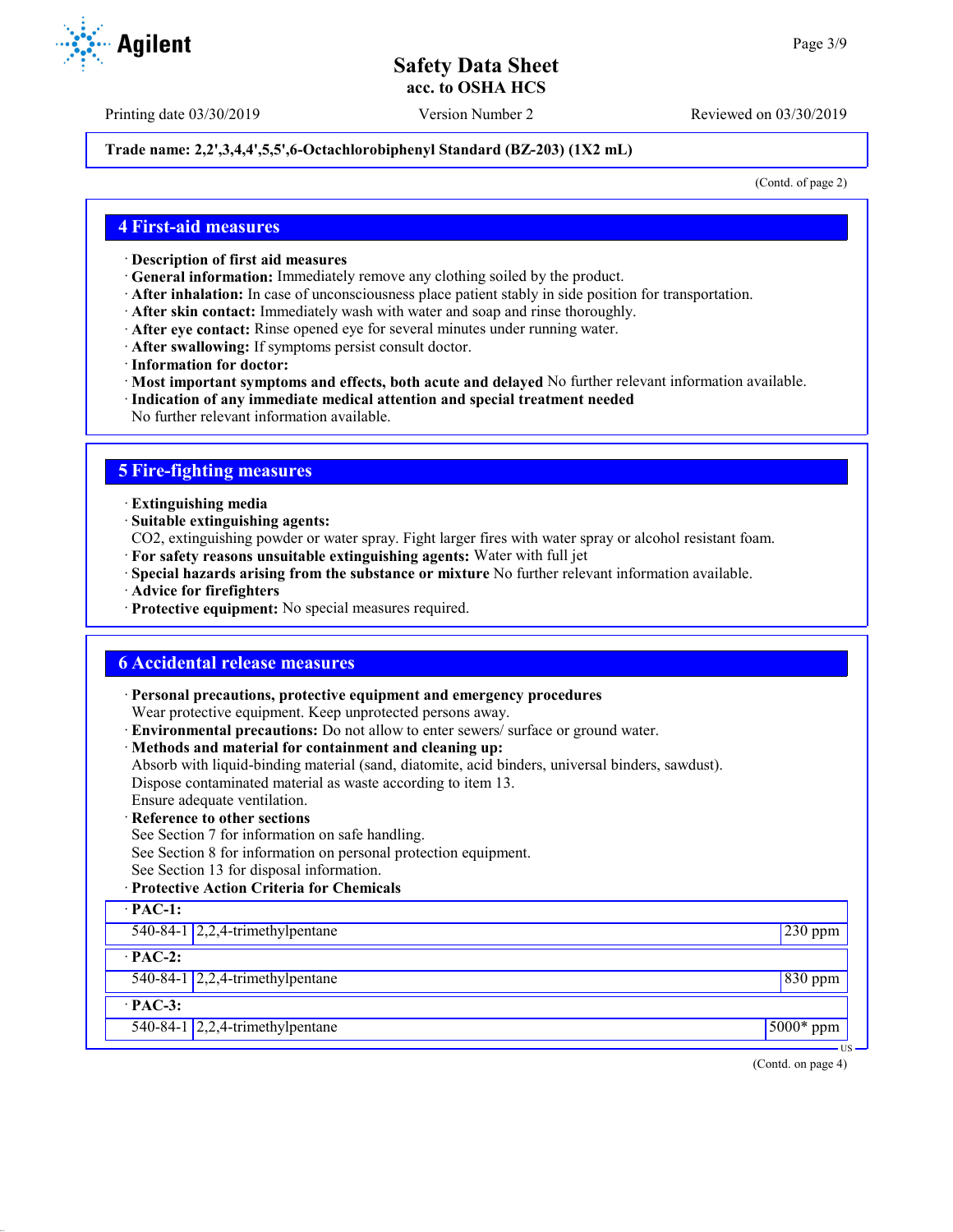Printing date 03/30/2019 Version Number 2 Reviewed on 03/30/2019

### **Trade name: 2,2',3,4,4',5,5',6-Octachlorobiphenyl Standard (BZ-203) (1X2 mL)**

(Contd. of page 3)

## **7 Handling and storage**

· **Handling:**

- · **Precautions for safe handling** Ensure good ventilation/exhaustion at the workplace. Prevent formation of aerosols.
- · **Information about protection against explosions and fires:** Keep ignition sources away - Do not smoke. Protect against electrostatic charges.
- · **Conditions for safe storage, including any incompatibilities**
- · **Storage:**
- · **Requirements to be met by storerooms and receptacles:** Store in a cool location.
- · **Information about storage in one common storage facility:** Not required.
- · **Further information about storage conditions:**
- Keep receptacle tightly sealed.

Store in cool, dry conditions in well sealed receptacles.

**Specific end use(s)** No further relevant information available.

## \* **8 Exposure controls/personal protection**

· **Additional information about design of technical systems:** No further data; see item 7.

· **Control parameters**

· **Components with limit values that require monitoring at the workplace:**

**540-84-1 2,2,4-trimethylpentane**

PEL Long-term value: 2350 mg/m<sup>3</sup>, 500 ppm n-Octane only

TLV Long-term value:  $1401 \text{ mg/m}^3$ , 300 ppm

· **Additional information:** The lists that were valid during the creation were used as basis.

#### · **Exposure controls**

### · **Personal protective equipment:**

· **General protective and hygienic measures:**

Keep away from foodstuffs, beverages and feed.

- Immediately remove all soiled and contaminated clothing.
- Wash hands before breaks and at the end of work.
- Avoid contact with the skin.

Avoid contact with the eyes and skin.

#### · **Breathing equipment:**

When used as intended with Agilent instruments, the use of the product under normal laboratory conditions and with standard practices does not result in significant airborne exposures and therefore respiratory protection is not needed.

Under an emergency condition where a respirator is deemed necessary, use a NIOSH or equivalent approved device/equipment with appropriate organic or acid gas cartridge.

#### · **Protection of hands:**

Although not recommended for constant contact with the chemicals or for clean-up, nitrile gloves 11-13 mil thickness are recommended for normal use. The breakthrough time is 1 hr. For cleaning a spill where there is direct contact of the chemical, butyl rubber gloves are recommended 12-15 mil thickness with breakthrough times exceeding 4 hrs. Supplier recommendations should be followed.

(Contd. on page 5)

**Agilent**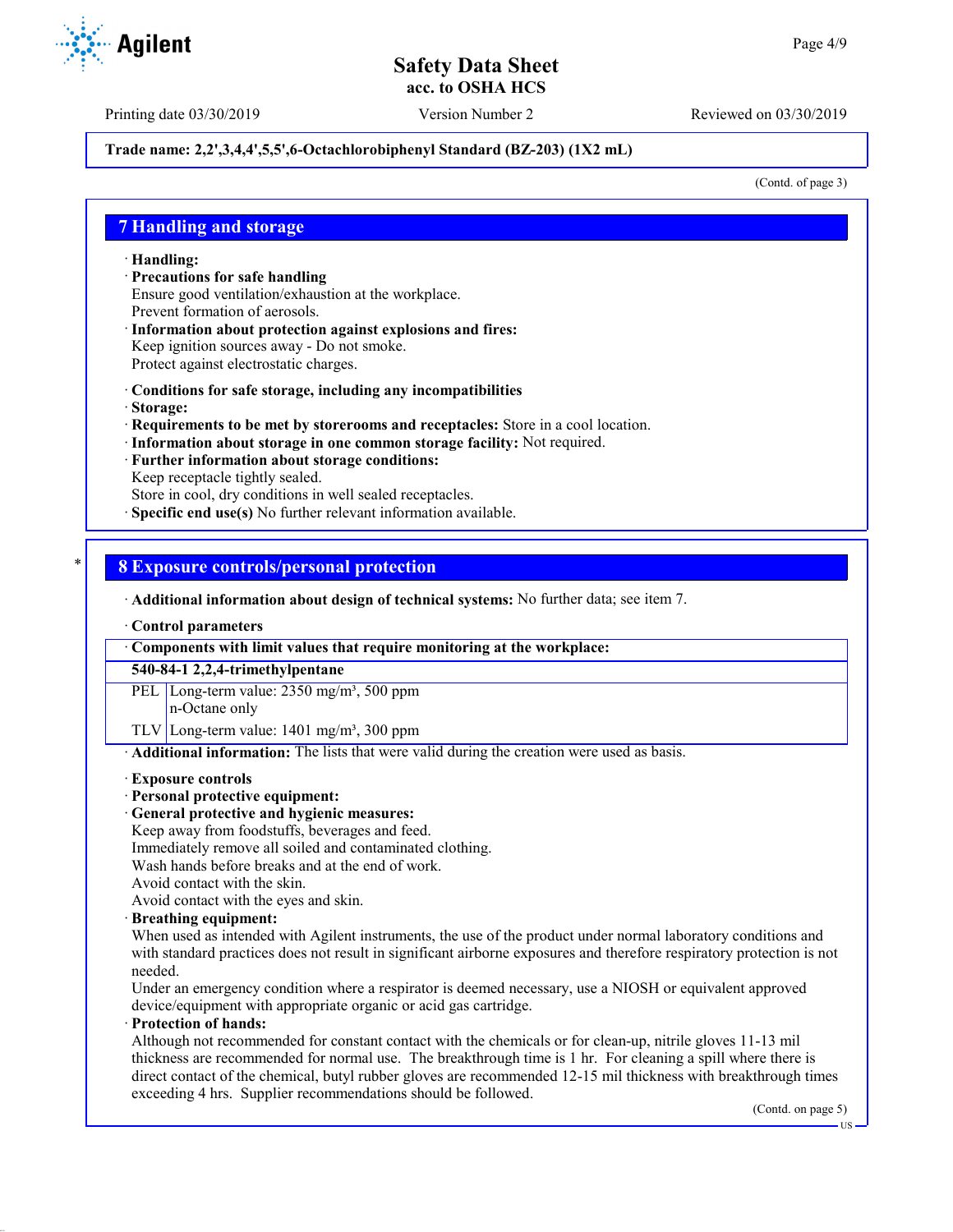Printing date 03/30/2019 Version Number 2 Reviewed on 03/30/2019

## **Trade name: 2,2',3,4,4',5,5',6-Octachlorobiphenyl Standard (BZ-203) (1X2 mL)**

(Contd. of page 4)

· **Material of gloves**

For normal use: nitrile rubber, 11-13 mil thickness

For direct contact with the chemical: butyl rubber, 12-15 mil thickness

· **Penetration time of glove material**

For normal use: nitrile rubber: 1 hour

- For direct contact with the chemical: butyl rubber: >4 hours
- · **Eye protection:**

Tightly sealed goggles

# **9 Physical and chemical properties**

| · Information on basic physical and chemical properties                                           |                                                                                               |
|---------------------------------------------------------------------------------------------------|-----------------------------------------------------------------------------------------------|
| <b>General Information</b><br>· Appearance:                                                       |                                                                                               |
| Form:                                                                                             | Fluid                                                                                         |
| Color:                                                                                            | Colorless                                                                                     |
| · Odor:                                                                                           | Nearly odorless                                                                               |
| Odor threshold:                                                                                   | Not determined.                                                                               |
| · pH-value:                                                                                       | Not determined.                                                                               |
| Change in condition<br><b>Melting point/Melting range:</b><br><b>Boiling point/Boiling range:</b> | $-107$ °C ( $-160.6$ °F)<br>99 °C (210.2 °F)                                                  |
| · Flash point:                                                                                    | $-12$ °C (10.4 °F)                                                                            |
| · Flammability (solid, gaseous):                                                                  | Not applicable.                                                                               |
| · Ignition temperature:                                                                           | 410 °C (770 °F)                                                                               |
| · Decomposition temperature:                                                                      | Not determined.                                                                               |
| · Auto igniting:                                                                                  | Product is not selfigniting.                                                                  |
| · Danger of explosion:                                                                            | Product is not explosive. However, formation of explosive air/vapor<br>mixtures are possible. |
| <b>Explosion limits:</b>                                                                          |                                                                                               |
| Lower:                                                                                            | 1.1 Vol $%$                                                                                   |
| Upper:                                                                                            | 6 Vol %                                                                                       |
| $\cdot$ Vapor pressure at 20 °C (68 °F):                                                          | 41.25 hPa (30.9 mm Hg)                                                                        |
| $\cdot$ Density at 20 °C (68 °F):                                                                 | $0.692$ g/cm <sup>3</sup> (5.77474 lbs/gal)                                                   |
| · Relative density                                                                                | Not determined.                                                                               |
| · Vapor density                                                                                   | Not determined.                                                                               |
| · Evaporation rate                                                                                | Not determined.                                                                               |
| · Solubility in / Miscibility with                                                                |                                                                                               |
| Water:                                                                                            | Not miscible or difficult to mix.                                                             |
| · Partition coefficient (n-octanol/water): Not determined.                                        |                                                                                               |
|                                                                                                   | (Contd. on page 6)                                                                            |

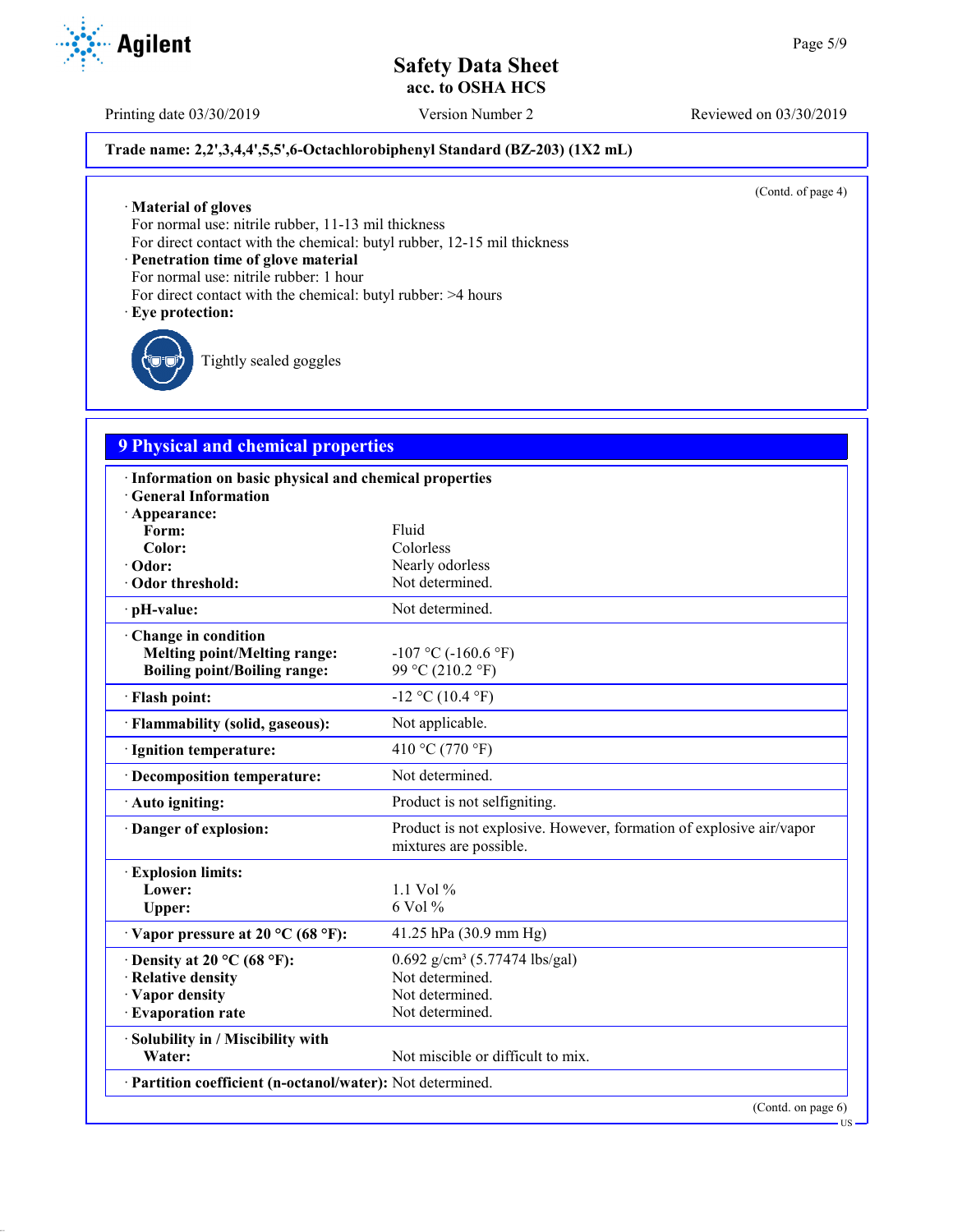**Agilent** 

Printing date 03/30/2019 Version Number 2 Reviewed on 03/30/2019

## **Trade name: 2,2',3,4,4',5,5',6-Octachlorobiphenyl Standard (BZ-203) (1X2 mL)**

|                                        | (Contd. of page $5$ )                      |
|----------------------------------------|--------------------------------------------|
| · Viscosity:<br>Dynamic:<br>Kinematic: | Not determined.<br>Not determined.         |
| · Solvent content:                     |                                            |
| <b>Organic solvents:</b>               | $100.0\%$                                  |
| <b>VOC</b> content:                    | $99.99\%$                                  |
|                                        | 999.9 g/l / 8.34 lb/gal                    |
| $\cdot$ Other information              | No further relevant information available. |

# **10 Stability and reactivity**

· **Reactivity** No further relevant information available.

- · **Chemical stability**
- · **Thermal decomposition / conditions to be avoided:** No decomposition if used according to specifications.
- · **Possibility of hazardous reactions** No dangerous reactions known.
- · **Conditions to avoid** No further relevant information available.
- · **Incompatible materials:** No further relevant information available.
- · **Hazardous decomposition products:** No dangerous decomposition products known.

## **11 Toxicological information**

· **Information on toxicological effects**

· **Acute toxicity:**

· **LD/LC50 values that are relevant for classification:**

## **ATE (Acute Toxicity Estimate)**

Dermal LD50 >2,000 mg/kg (rabbit) Inhalative  $LC50/4$  h  $>33.5$  mg/L (rat)

## **540-84-1 2,2,4-trimethylpentane**

| Oral           | LD50 | $\ge$ 5,000 mg/kg (rat)                  |
|----------------|------|------------------------------------------|
| Dermal $ LD50$ |      | $ >2,000$ mg/kg (rabbit)                 |
|                |      | Inhalative LC50/4 h $>$ 33.52 mg/L (rat) |

· **Primary irritant effect:**

- · **on the skin:** Irritant to skin and mucous membranes.
- · **on the eye:** No irritating effect.
- · **Sensitization:** No sensitizing effects known.
- · **Additional toxicological information:**

The product shows the following dangers according to internally approved calculation methods for preparations: Irritant

#### · **Carcinogenic categories**

· **IARC (International Agency for Research on Cancer)**

None of the ingredients is listed.

## · **NTP (National Toxicology Program)**

None of the ingredients is listed.

(Contd. on page 7)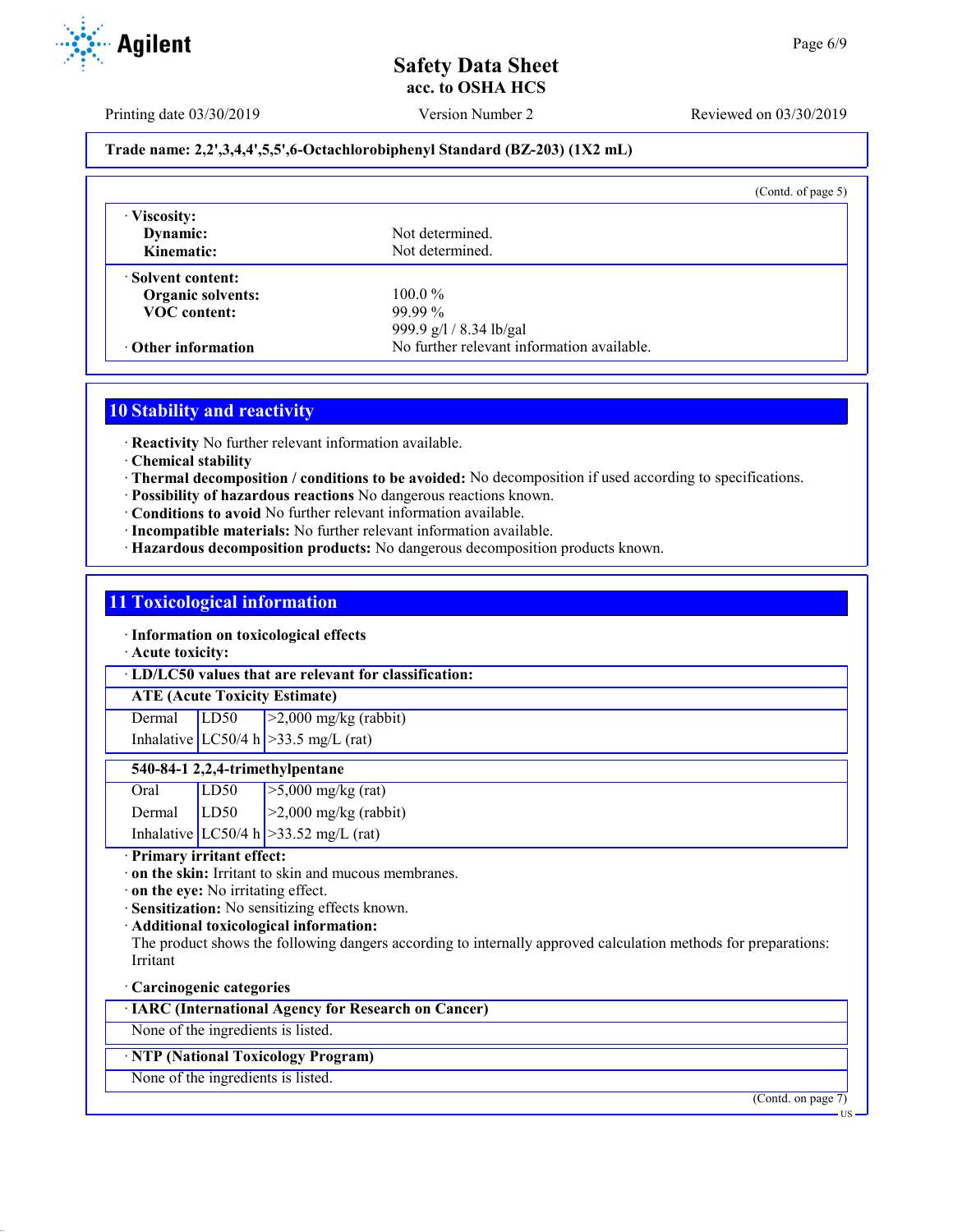Printing date 03/30/2019 Version Number 2 Reviewed on 03/30/2019

**Trade name: 2,2',3,4,4',5,5',6-Octachlorobiphenyl Standard (BZ-203) (1X2 mL)**

(Contd. of page 6)

· **OSHA-Ca (Occupational Safety & Health Administration)**

None of the ingredients is listed.

# **12 Ecological information**

### · **Toxicity**

- · **Aquatic toxicity:** No further relevant information available.
- · **Persistence and degradability** No further relevant information available.
- · **Behavior in environmental systems:**
- · **Bioaccumulative potential** No further relevant information available.
- · **Mobility in soil** No further relevant information available.
- · **Additional ecological information:**
- · **General notes:**
- Water hazard class 2 (Self-assessment): hazardous for water
- Do not allow product to reach ground water, water course or sewage system.
- Danger to drinking water if even small quantities leak into the ground.
- · **Results of PBT and vPvB assessment**
- · **PBT:** Not applicable.
- · **vPvB:** Not applicable.
- · **Other adverse effects** No further relevant information available.

## **13 Disposal considerations**

· **Waste treatment methods**

· **Recommendation:**

Must not be disposed of together with household garbage. Do not allow product to reach sewage system.

· **Uncleaned packagings:**

· **Recommendation:** Disposal must be made according to official regulations.

| ⋅ UN-Number                |                                   |  |
|----------------------------|-----------------------------------|--|
| · DOT, IMDG, IATA          | UN1262                            |  |
| · UN proper shipping name  |                                   |  |
| $\cdot$ DOT                | Octanes mixture                   |  |
| $\cdot$ IMDG               | OCTANES mixture, MARINE POLLUTANT |  |
| $\cdot$ IATA               | <b>OCTANES</b> mixture            |  |
| Transport hazard class(es) |                                   |  |
| · DOT, IATA                |                                   |  |
|                            |                                   |  |
| · Class                    | 3 Flammable liquids               |  |

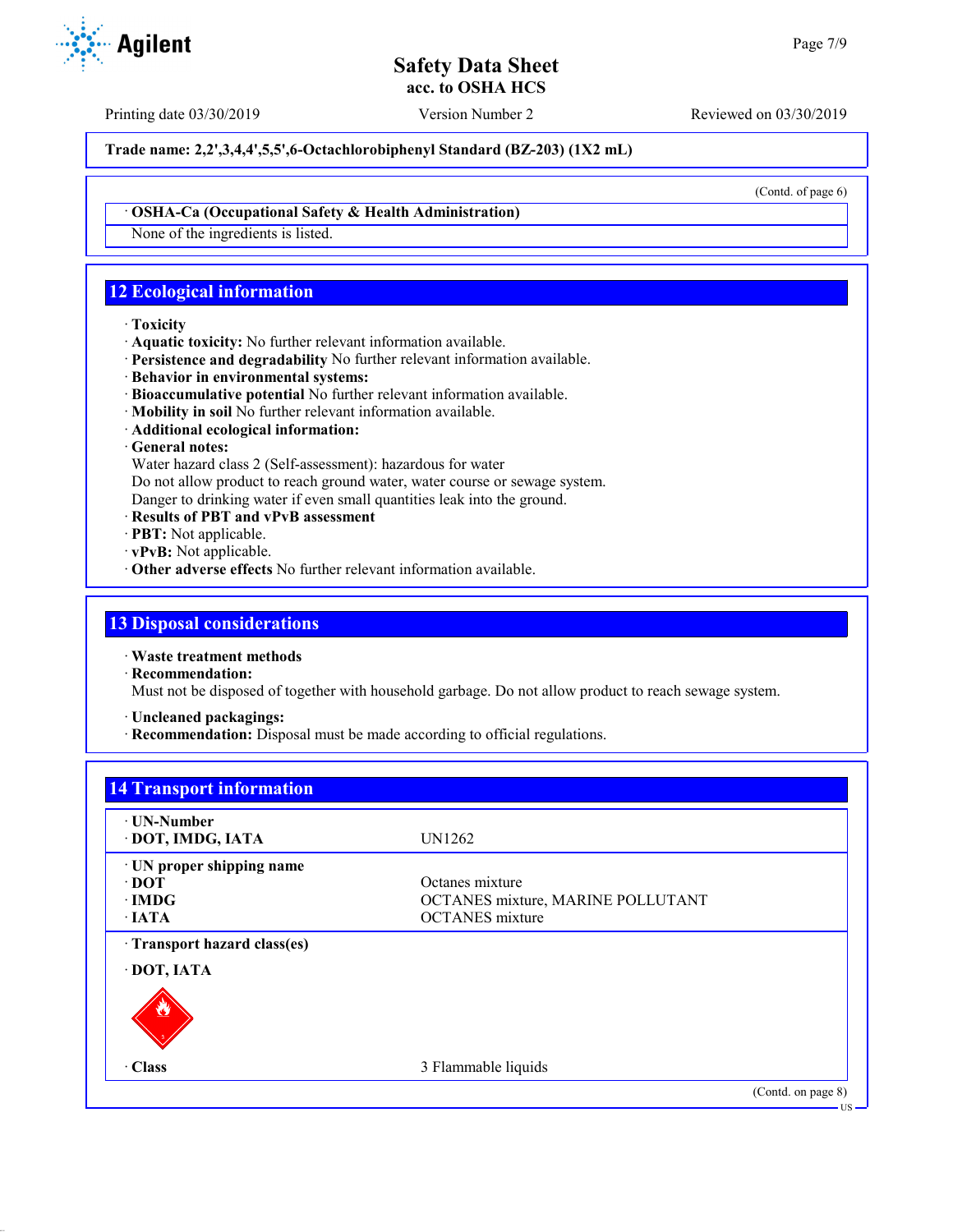**Agilent** 

Printing date 03/30/2019 Version Number 2 Reviewed on 03/30/2019

## **Trade name: 2,2',3,4,4',5,5',6-Octachlorobiphenyl Standard (BZ-203) (1X2 mL)**

|                                            | (Contd. of page 7)                                                                |
|--------------------------------------------|-----------------------------------------------------------------------------------|
| $\cdot$ Label                              | 3                                                                                 |
| $\cdot$ IMDG                               |                                                                                   |
|                                            |                                                                                   |
| $\cdot$ Class                              | 3 Flammable liquids                                                               |
| $\cdot$ Label                              | 3                                                                                 |
| · Packing group                            |                                                                                   |
| · DOT, IMDG, IATA                          | $\mathbf{I}$                                                                      |
| · Environmental hazards:                   | Product contains environmentally hazardous substances: 2,2,4-<br>trimethylpentane |
| · Marine pollutant:                        | Symbol (fish and tree)                                                            |
| Special precautions for user               | Warning: Flammable liquids                                                        |
| · Danger code (Kemler):                    | 33                                                                                |
| · EMS Number:                              | $F-E,S-E$                                                                         |
| · Stowage Category                         | B                                                                                 |
| Transport in bulk according to Annex II of |                                                                                   |
| <b>MARPOL73/78 and the IBC Code</b>        | Not applicable.                                                                   |
| · Transport/Additional information:        |                                                                                   |
| $\cdot$ DOT                                |                                                                                   |
| · Quantity limitations                     | On passenger aircraft/rail: 5 L                                                   |
|                                            | On cargo aircraft only: 60 L                                                      |
| $\cdot$ IMDG                               |                                                                                   |
| · Limited quantities (LQ)                  | 1L                                                                                |
| <b>Excepted quantities (EQ)</b>            | Code: E2                                                                          |
|                                            | Maximum net quantity per inner packaging: 30 ml                                   |
|                                            | Maximum net quantity per outer packaging: 500 ml                                  |
| · UN "Model Regulation":                   | UN 1262 OCTANES MIXTURE, 3, II, ENVIRONMENTALLY<br><b>HAZARDOUS</b>               |

# **15 Regulatory information**

· **Safety, health and environmental regulations/legislation specific for the substance or mixture** · **Sara**

· **Section 355 (extremely hazardous substances):**

None of the ingredients is listed.

· **Section 313 (Specific toxic chemical listings):**

None of the ingredients is listed.

· **TSCA (Toxic Substances Control Act):**

540-84-1 2,2,4-trimethylpentane

(Contd. on page 9)

US